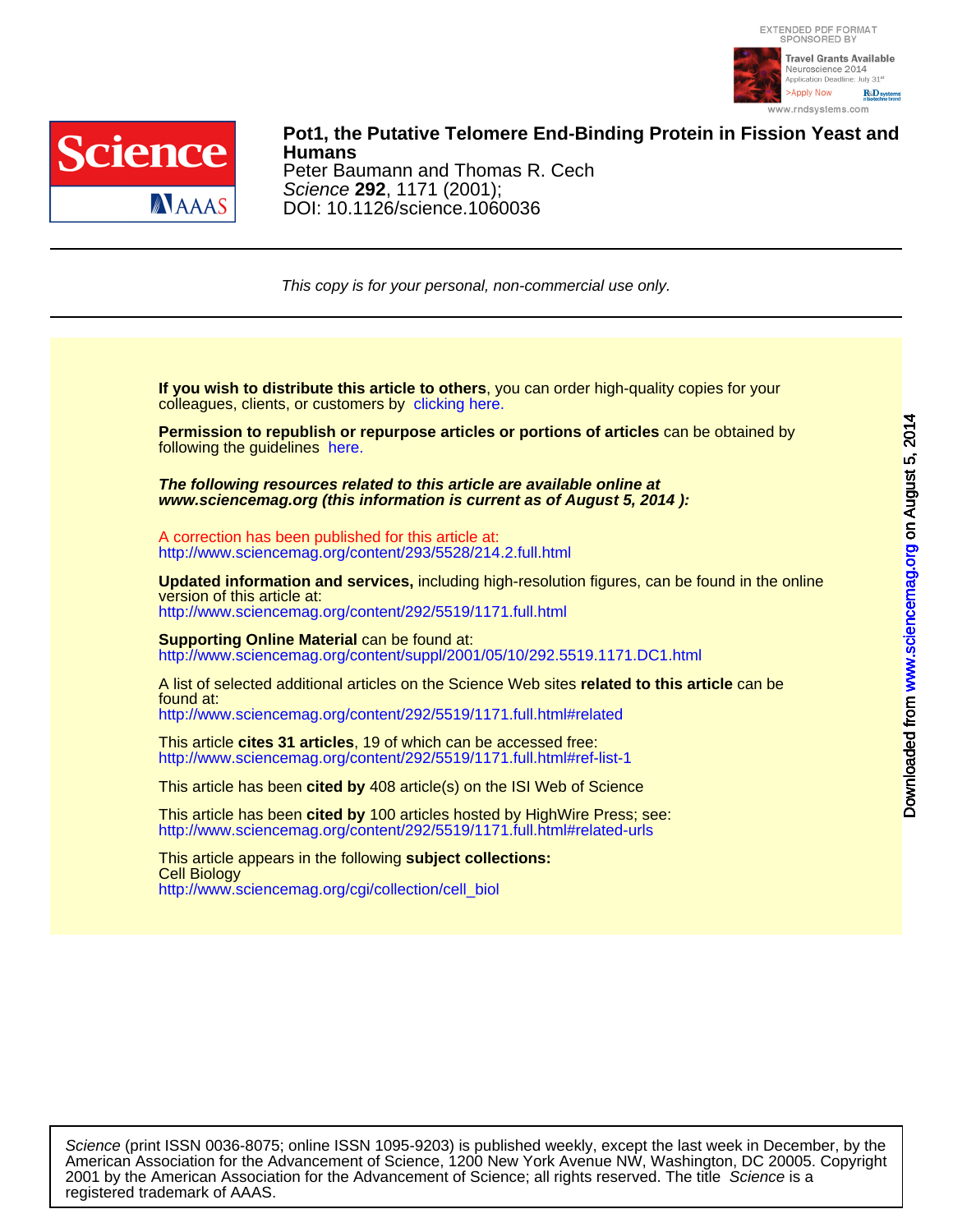form stable antiparallel overlaps in which motors are present (*24*–*26*). It will be interesting to determine which properties are responsible for the stabilization of such antiparallel MT overlaps.

In exploring the generic steady-state patterns that could emerge from mixtures of MTs and one or two oligomeric motors of opposite directionality, we have found a limited number of patterns: radial MT structures, either asters or vortices, or networks of poles connected by aligned MTs. Using computer simulations, we found that changes in the value of many parameters did not affect the topology of the pattern, whereas changes in other parameter values did. Those parameters are potential key targets for regulation. Many complex biological structures are also collective out-of-equilibrium assemblies. In the past, they have been described mainly by attributing qualitative "functions" to some of their constituent molecules. Here, we have used kinetic parameters describing the properties and interactions of the molecules to deduce the structures produced by the ensemble.

### **References and Notes**

- 1. H. Fraenkel-Conrat, R. C. Williams, *Proc. Natl. Acad. Sci. U.S.A.* **41**, 690 (1955).
- 2. S. Inoue, in *40th Symposium of the Society for Developmental Biologists*, S. Subtelny, P. B. Green, Eds. (Liss, New York, 1982), pp. 30–35.
- 3. A. M. Turing, *Philos. Trans. R. Soc. London Ser. B* **237**, 37 (1952).
- 4. I. Prigogine, G. Nicolis, *J. Chem. Phys* **46**, 3542 (1967). 5. B. L. Goode, D. G. Drubin, G. Barnes, *Curr. Opin. Cell*
- *Biol.* **12**, 63 (2000). 6. S. L. Rogers, V. I. Gelfand, *Curr. Opin. Cell Biol.* **12**, 57 (2000).
- 7. W. Saunders, V. Lengyel, M. A. Hoyt, *Mol. Biol. Cell* **8**, 1025 (1997).
- 8. C. E. Walczak, I. Vernos, T. J. Mitchison, E. Karsenti, R. A. Heald, *Curr. Biol.* **8**, 903 (1998).
- 9. D. J. Sharp *et al.*, *Mol. Biol. Cell* **11**, 241 (2000).
- 10. F. Nédélec, T. Surrey, A. C. Maggs, S. Leibler, *Nature* **389**, 305 (1997).
- 11. R. J. Stewart, J. P. Thaler, L. S. Goldstein, *Proc. Natl. Acad. Sci. U.S.A.* **90**, 5209 (1993).
- 12. The kinesin construct contains the  $NH<sub>2</sub>$ -terminal 401 amino acids of *Drosophila* kinesin and a COOH-terminal biotinylation domain (*27*). GST-Ncd consists of the COOH-terminal 506 amino acids of *Drosophila* Ncd fused to an NH<sub>2</sub>-terminal GST tag (11). Both proteins were expressed in bacteria and purified as described (*28*). The motors were flash-frozen in liquid ethane and stored in liquid nitrogen. Fluorescein-labeled streptavidin was from Molecular Probes, monoclonal anti-GST was purified from mouse ascites (Sigma), and tubulin was purified from cow brain. Oligomeric motor complexes were made immediately before the experiment by mixing biotinylated kinesin and streptavidin or GST-Ncd and anti-GST, resulting in complexes of 8 (*10*) or 8 to 12 motors, respectively. For the size determination of Ncd complexes by gel filtration, ultracentrifugation, and fluorescence correlation spectroscopy, and for the preparation of polarity-marked MT seeds, see supplementary material (*15*). Self-organization experiments were performed essentially as described (*10*, *28*), with agarose and bovine serum albumin–coated glass cover slips for microscopy to avoid motor-mediated gliding of MTs on the glass surface. Final buffer concentrations in experiments with Ncd complexes and kinesin complexes were typically 800 mM glycerol, 140 mM glutamate, 20 mM Pipes, 12.5 mM imidazole, 12.5 mM KCl, 4.0 mM MgCl<sub>2</sub>, 0.5 mM EGTA, 3.0 mM ATP, 1.4 mM GTP, 2.5 mM phosphoenolpyruvate, pyruvate kinase (350 U  $ml^{-1}$ ; Sigma, P-7768) (pH 6.9), 1.0 mM mercaptoetha-

### R EPORTS

nol, 0.15 mM dithiothreitol, and 2.6  $\mu$ M paclitaxel (Molecular Probes). [For a discussion of the effect of paclitaxel on self-organization, see supplementary material (*15*).] Final concentrations in experiments with one motor complex were similar to those with two motors [for details, see (*28*)]. Immediately after the final mixing steps, samples of 1.3  $\mu$ l were warmed on the microscope to 30°C (to start MT polymerization), maintained at this temperature throughout the experiment, and observed by dark-field and fluorescence microscopy on a Zeiss Axiovert 10 with a digital image recording system (Sony SSC M370CE charge-coupled device, Power Mac G3 and Scion Image 1.62).

- 13. The structures shown in Fig. 2A were stable for at least 1 hour, then protein aggregation started to become visible. We also confirmed by simulations that vortices and asters are stable for at least 1 hour.
- 14. F. Nédélec, T. Surrey, A. C. Maggs, *Phys. Rev. Lett.* 86, 3192 (2001).
- 15. Supplementary data are available on *Science* Online at www.sciencemag.org/cgi/content/full/292/ 5519/1167/DC1 and at www.embl-heidelberg.de/ ExternalInfo/karsenti/self.
- 16. F. Nédélec, thesis, Université Paris XI, Orsay (1998). 17. \_\_\_\_\_\_\_\_, in preparation.
- 18. When the processivity was reduced to one step before unbinding, asters stopped forming, and this could no longer be compensated in the range of parameter variations studied here. Indeed, this result suggests that the oligomeric Ncd complex used in the experiments is considerably processive—in contrast to dimeric Ncd, which is not (*29*). However, small numbers of Ncd molecules, when acting cooperatively, can be processive (*30*). This is probably the case for our construct, which consists of 8 to 12 Ncds (*15*). Similarly, this might also explain why  $p_{\text{off,end}}$  of the Ncd complex appears to be low.
- 19. It is surprising that in experiments with kinesin, the formation of asters as compared with vortices is observed when the kinesin concentration is changed (Fig. 2A), whereas in simulations, this transition in response to a change in density only is not observed (Fig. 4A). This discrepancy could be due to the increase in effective residence time at MT ends of kinesin complexes with increasing motor concentration. This concentra-

tion dependence could arise from crowding and aggregation effects that occur when the motors become strongly locally concentrated (Figs. 1 and 2). Such a dependence between parameters is not accounted for in the minimal model used for the simulations. We saw the same behavior of kinesin in experiments where both motors—kinesin and Ncd—were present. The networks transformed to a mixture of Ncd asters and kinesin vortices when the motor/MT ratio was decreased, whereas in simulations the network transformed to a mixture of asters of opposite polarity. Again, this can be explained by assuming that kinesin's off-rate from MT ends is concentration-dependent. These results indicate that the experimentally observed transitions in Fig. 2A from b to c, and in Fig. 2B from a to c, correspond to simulated transitions in Fig. 4, A and C, from bottom left to top right.

- 20. M. Sleigh, *The Biology of Protozoa* (Arnold, London, 1973).
- 21. R. Heald *et al.*, *Nature* **382**, 420 (1996).
- 22. T. J. Mitchison, *Philos. Trans. R. Soc. London Ser. B* **336**, 99 (1992).
- 23. A. A. Hyman, E. Karsenti, *Cell* **84**, 401 (1996).
- 24. N. R. Barton, A. J. Pereira, L. S. Goldstein, *Mol. Biol. Cell.* **6**, 1563 (1995).
- 25. K. E. Sawin, T. J.Mitchison, *Proc. Natl. Acad. Sci. U.S.A.* **92**, 4289 (1995).
- 26. D. J. Sharp *et al.*, *J. Cell Biol.* **144**, 125 (1999).
- 27. T. Surrey *et al.*, *Proc. Natl. Acad. Sci. U.S.A.* **95**, 4293
- (1998). 28. F. Nédélec, T. Surrey, *Methods Mol. Biol.* **165**, 213
- (2000). 29. I. M. Crevel, A. Lockhart, R. A. Cross, *J. Mol. Biol.* **273**, 160 (1997).
- 30. M. J. deCastro, C. H. Ho, R. J. Stewart, *Biochemistry* **38**, 5076 (1999)
- 31. We thank L. S. Goldstein for the GST-N195 plasmid; A. J. Ashford, A. Desai, R. Tournebize, and H. Wilhelm for unlabeled and labeled tubulins; D. N. Drechsel and M. Groves for help with the size determination of the Ncd complex; and A. C. Maggs for help with the simulations.

12 February 2001; accepted 23 March 2001

## Pot1, the Putative Telomere End-Binding Protein in Fission Yeast and Humans

## Peter Baumann and Thomas R. Cech\*

Telomere proteins from ciliated protozoa bind to the single-stranded G-rich DNA extensions at the ends of macronuclear chromosomes. We have now identified homologous proteins in fission yeast and in humans. These Pot1 (protection of telomeres) proteins each bind the G-rich strand of their own telomeric repeat sequence, consistent with a direct role in protecting chromosome ends. Deletion of the fission yeast  $pot1^+$  gene has an immediate effect on chromosome stability, causing rapid loss of telomeric DNA and chromosome circularization. It now appears that the protein that caps the ends of chromosomes is widely dispersed throughout the eukaryotic kingdom.

Telomeres, the protein-DNA complexes at chromosome ends, protect chromosomes from degradation and end-to-end fusion, and they

serve as substrates for extension by telomerase. The telomeric DNA terminates with a singlestranded overhang of the G-rich strand in ciliated protozoa (*1*), yeast (*2, 3*), and mammalian cells (*4–6*). In budding yeast, the Cdc13 protein binds to this single-stranded DNA, protecting the chromosome end (*7, 8*) and recruiting telomerase (*9*). In the hypotrichous ciliate *Oxytricha nova*, an α-β protein heterodimer

Howard Hughes Medical Institute, Department of Chemistry and Biochemistry, University of Colorado, Boulder, CO 80309, USA.

<sup>\*</sup>To whom correspondence should be addressed. Email: thomas.cech@colorado.edu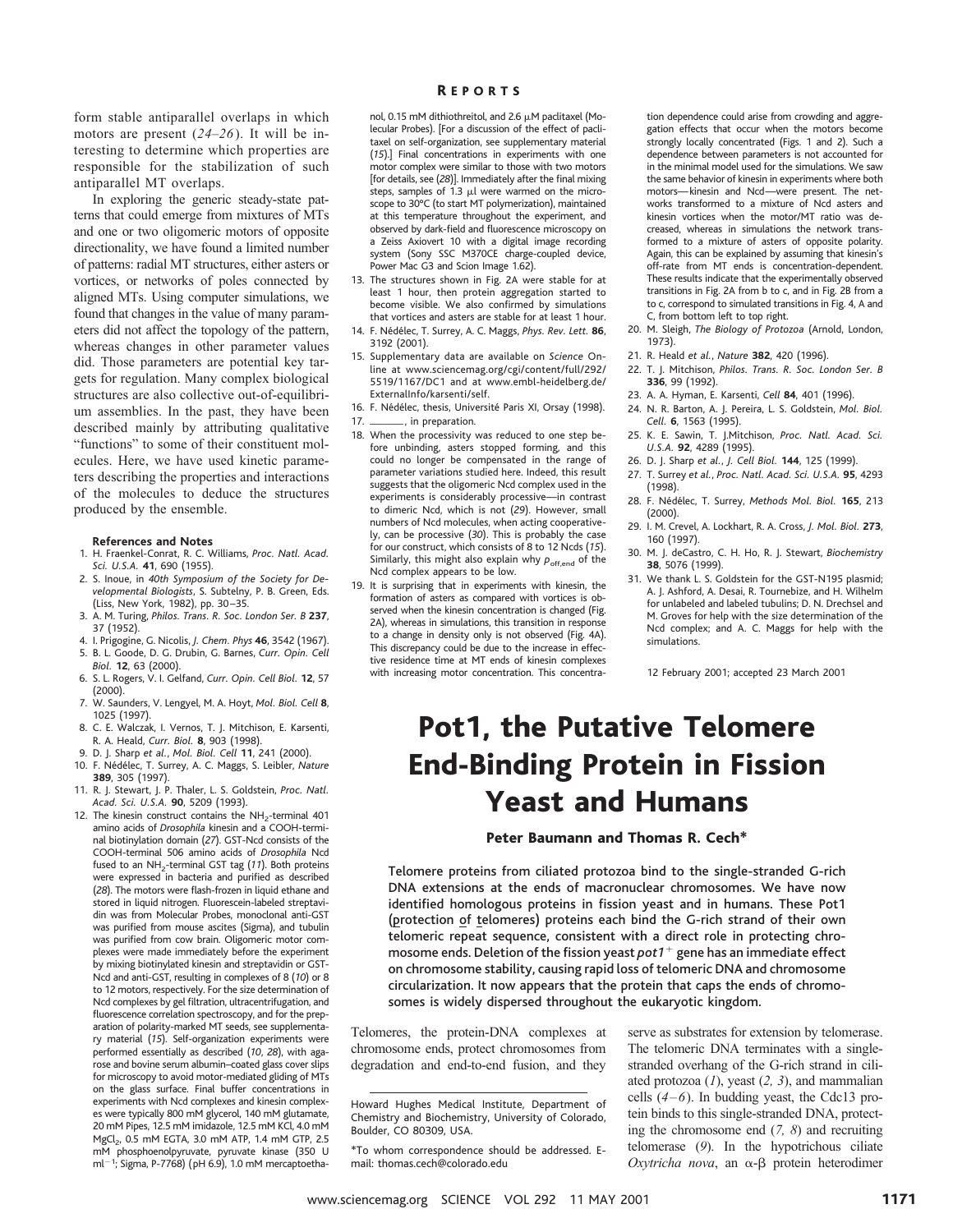binds specifically to the single-stranded telomeric DNA (*10–12*) to form a ternary complex (*13*), the crystal structure of which has been solved (*14*). *Euplotes crassus*, another hypotrich, uses an  $\alpha$  subunit but apparently no  $\beta$ subunit (*15*). These yeast and ciliate end-binding proteins have no obvious sequence similarity to each other, and no homologs have been reported in distant species such as mammals. Indeed, the t-loop DNA structure that can form at the ends of mammalian chromosomes (*16*) might have been thought to obviate the need for an end-binding protein.

Database searching has now revealed that the *Schizosaccharomyces pombe* open reading frame (ORF) SPAC26H5.06 contains a region of limited similarity to the  $\alpha$  subunits of telomere proteins from *Oxytricha* and other ciliates (Fig. 1A). Conservation is most apparent in a region of about 120 amino acids near the NH<sub>2</sub>termini of the proteins (Fig. 1B), where the *S. pombe* and *O. nova* sequences share 19% identity and 40% similarity. This region coincides with the most highly conserved domain within

the ciliate sequences (42% amino acid identity and 61% similarity between *O. nova* and *E. crassus*). Because the ciliate telomere proteins are thought to act as protective caps at the ends of macronuclear chromosomes (*10, 14*), we named the *S. pombe* gene  $pot1<sup>+</sup>$  (protection of telomeres).

To examine whether  $pot1<sup>+</sup>$  is indeed involved in telomere maintenance, we constructed a heterozygous diploid  $pot1^{+}/pot1^{-}$  strain (*17*). Tetrad dissections revealed that the *pot1*– spores formed very small colonies compared with their  $pot1<sup>+</sup>$  sisters (Fig. 1C). This immediate phenotype is in stark contrast to that observed for strains lacking the catalytic subunit of telomerase (*trt1*– ), which form normal-sized colonies upon sporulation (Fig. 1C) and only begin to show a growth defect after  $\sim$ 75 generations, when telomeres have shortened considerably  $(18)$ . For  $\sim 10$  generations after sporulation, *pot1*– colonies contained a large number of elongated cells (Fig. 1D), most of which failed to undergo further division. DNA staining revealed a high incidence of chromo-

A 4 QKAAKKDH<mark>VQVSDI</mark>SSIKKEGEEDQYHFYGVVIDASFPYKG---EKRYVVLCKVADPSSVAK---<br>25 KRREQSTRYKVVBIMKASLTS-AEAQHFYGVVIDATFPYKTN--QERYICSLKVVDPSLYLKSQK<br>28 KRAEKGSKYBYVBITKAQLTS-VTAQHFYAVVIDATFPYKTN--QERYICSLKIVDPSLYLKKEK<br>28 KKSDKGHKYBY  $\mathbf{E}\mathbf{C}$  $\mathbf{Sm}$  $\hbox{\bf ot}$ On  $_{\rm HS}$ Sp --CGKLNTVNVVFSONFEDLPIIQRVGDIVRVHRARLQHYNDAKOLNVMWYR-SSWCLFI<br>GTCDASDYATLVLYAKRFEDLPIIHRIGDIIRVHRATLRLYNGQRQFNANVFYN-SSMALFS<br>GTCDNSDYATLVLYAKRFEDLPIIHRLGDIIRIHRATLRLYNGQRQFNANIFYS-SSMALFS<br>GACDASDYATLVLYAKRFEDLPIIHRACDIIRIHR Ec 121  $\mathbf{Sm}$ 147 **ot** 150 150 On Hs 109 Sp 137 OB folds B DNA binding domain dimerization domain O. nova S. pombe human E Ć D pot1 pot1 pot<sub>1</sub> pot1 pot1 pot1 pot1 pot1 pot1  $trt1$  $\bullet$ 

**Fig. 1.** Sequence comparison and morphological phenotype associated with deletion of *pot1*<sup>+</sup>. (A) Multiple sequence alignment of the NH<sub>2</sub>-terminal regions of the  $\alpha$  subunits of ciliate telomere proteins [Ec, *Euplotes crassus* (*15*); Sm, *Stylonychia mytilis* (*39*); Ot, *Oxytricha trifallax* (*40*); On, *O. nova* (*11*)] and yeast and human Pot1p (Hs, *Homo sapiens*; Sp, *S. pombe*). Starting and ending amino acid numbers are shown for each sequence. Sequences were aligned in ClustalW using the Blosum35 score table followed by minor manual adjustment. Shaded amino acids are conserved in four or more sequences. Singleletter abbreviations for amino acid residues are as follows: A, Ala; C, Cys; D, Asp; E, Glu; F, Phe; G, Gly; H, His; I, Ile; K, Lys; L, Leu; M, Met; N, Asn; P, Pro; Q, Gln; R, Arg; S, Ser; T, Thr; V, Val; W, Trp; and Y, Tyr. (**B**) Domain structure of the *O. nova* telomere protein and yeast and human Pot1p. Positions of OB folds (*14*) and functional domains (*23*) are depicted for the *O. nova* telomere protein. The positions of the regions aligned in (A) are indicated by open boxes. (**C**) Colony morphology of *pot1*1, *pot1*– , *trt1*1, and *trt1*– after tetrad dissection and germination. (**D**) Phase-contrast micrographs of *pot1*<sup>1</sup> and *pot1*– cells 5 to 10 generations after germination. Scale bar, 5  $\mu$ m. (**E**) Cells as in (D) but stained with 4',6'diamidino-2-phenylindole (DAPI) to reveal chromosome segregation defect in *pot1*<sup>-</sup>. Scale bar, 5 µm.

some missegregation, often leading to daughter cells without any chromosomal DNA (Fig. 1E). These phenotypes diminished during successive restreaks; after  $\sim$ 75 generations, the colony and cell morphology appeared to be wild type, a development reminiscent of the emergence of survivors in strains lacking functional telomerase (*18*).

Deletion of  $pot1<sup>+</sup>$  had a marked effect on telomere stability. When genomic DNA from *pot1*– strains was analyzed by Southern blotting, telomeric sequences could not be detected (Fig. 2A). Using three probes that recognize distinct subregions of the telomere-asso-



**Fig. 2.** Telomere phenotype in *pot1*– strains. (**A**) Colonies from the indicated strains were used to inoculate 10 ml of YES (yeast extract supplemented with amino acids) medium at 32°C. Cells were grown to late log phase, and genomic DNA was prepared. After digestion of DNA ( $\sim$ 20  $\mu$ g) with Eco RI, samples were subjected to 1.1% agarose gel electrophoresis, transferred to a nylon membrane, and hybridized to a telomeric probe. As a loading control, a probe against the singlecopy pol a gene was used. (**B**) Genomic DNA  $\sim$ 20  $\mu$ g) was digested with Nsi I, fractionated by 0.8% agarose gel electrophoresis, transferred to a nylon membrane, and hybridized to a TAS2 probe (*18*). (**C**) The blot in (B) was stripped (*34*) and hybridized to a TAS3 probe.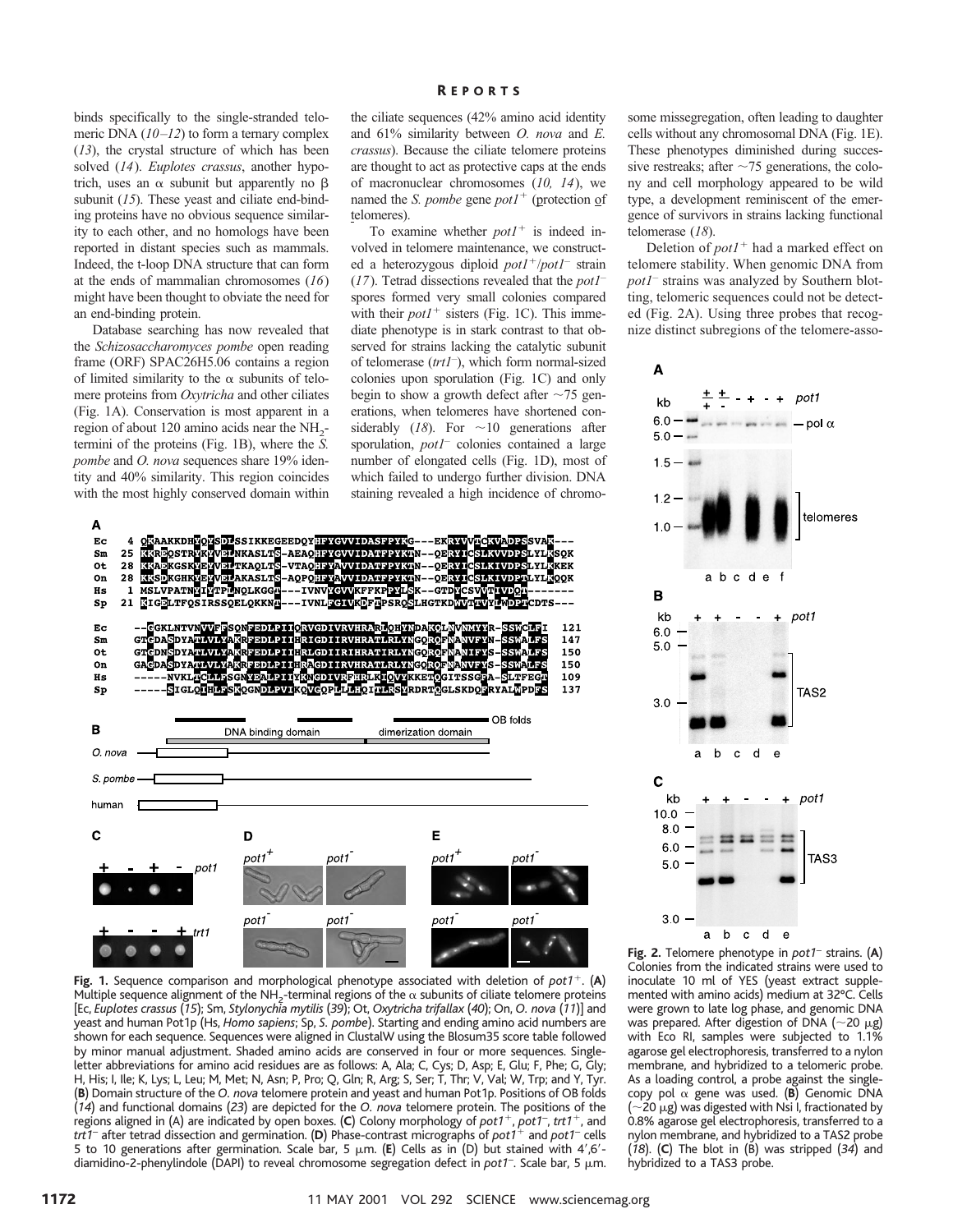ciated sequence (TAS), we observed hybridization signals with the telomere-distal TAS3 probe (Fig. 2C), but not with the more telomere-proximal TAS1 and TAS2 probes (Fig. 2B) (19). These results indicate that  $\sim$  5 kb of terminal sequence had been lost.

One way the *pot1*– cells might survive without telomeres is through chromosome circularization (*18, 20*). When DNA from *pot1*– strains was digested with Not I (Fig. 3A) and analyzed by pulsed-field gel electrophoresis, the terminal C, I, L, and M fragments of chromosomes I and II were missing, whereas internal fragments were unperturbed (Fig. 3B). Hybridization with gene-specific probes revealed the presence of two new bands corresponding to  $C+M$  and  $I+L$ , the products of chromosome circularization (Fig.

R EPORTS



**Fig. 3.** Pulsed-field gel electrophoresis and detection of terminal fragments. (**A**) Schematic showing the location of Not I restriction sites on *S. pombe* chromosomes (*41*). Only terminal fragments on chromosomes I and II are labeled. (**B**) Ethidium bromide–stained pulsed-field gel containing Not I-digested DNA from two *pot1<sup>+</sup>* strains and six independent *pot1*<sup>-</sup> isolates. Genomic DNA was prepared, Not I–digested, and fractionated by pulsed-field gel electrophoresis as described (*34*). (**C**) DNA from the gel shown in (B) was transferred to a nylon membrane and hybridized to gene-specific probes on the C, I, L, and M fragments.



**Fig. 4.** DNA-binding specificity of SpPot1p. (**A**) C-strand (CGTAACCGTAACCCTGTAACCTGTAAC-CTGTAACCGTGTAACC) and G-strand (GGTTACACGGTTACAGGTTACAGGTTACAGGGTTACG-GTTACG) were 5'  $32P$ -labeled using T4 polynucleotide kinase and  $[\gamma^{-32}P]$ adenosine triphosphate. Duplex was generated by annealing equimolar amounts of radiolabeled C-strand and unlabeled G-strand. Pot1p (50 ng) was incubated with the indicated DNA substrates (1 ng) for 15 min at 20°C in 10  $\mu$ l of 25 mM Hepes (pH 7.5), 1 mM EDTA, 50 mM NaCl, 5% glycerol, and 2.5  $\mu$ M PBoli109 (CCGTAAGCATTTCATTATTGGAATTCGAGCTCGTTTTCGA) as nonspecific competitor. Complexes were analyzed by electrophoresis at 4°C through a 4 to 20% tris-borate EDTA gel (Invitrogen) run at 150 V for 80 min. The Pot1p-DNA complex is indicated by an open arrow. (**B**) Same as (A) except that the added protein (100 ng) contained truncated Pot1p as well as full-length protein. Truncated Pot1p-DNA complex is indicated by a solid arrow. (**C**) Binding of hPot1p to human C-strand (CCCTAA)<sub>5</sub>, G-strand (TTAGGG)<sub>5</sub>, and duplex DNA.

3C). Circularization of all three chromosomes has been found only in *S. pombe* strains that fail to maintain chromosome ends, supporting the conclusion that  $pot1<sup>+</sup>$  is required for telomere maintenance.

The rapid loss of terminal DNA in *pot1*– strains and the sequence similarity of Pot1p with telomere end-binding proteins from ciliated protozoa suggested that Pot1p has a direct role in the protection of telomeres. To investigate whether Pot1p binds telomeric DNA, we expressed the protein as a  $His<sub>6</sub>$ fusion protein in *Escherichia coli* (*21*). In an electrophoretic mobility shift assay, the purified Pot1p fusion bound specifically to the G-rich strand of *S. pombe* telomeric DNA, but not to the complementary C-rich strand or double-stranded telomeric DNA (Fig. 4A) (*22*). The binding affinity of Pot1p for telomeric repeats at the 3' end of an oligonucleotide was greater by a factor of  $\sim$  5 relative to its affinity for the same telomeric repeats flanked by nontelomeric sequences (*19*).

Truncated forms of Pot1p, resulting from either premature termination or proteolytic degradation, copurified with the full-length protein. The affinity of COOH-terminally truncated Pot1p for DNA was about an order of magnitude greater than that of the fulllength protein (apparent dissociation constant  $\sim$ 10 nM versus  $\sim$ 100 nM), but the protein retained the same specificity (Fig. 4B). Further purification and analysis by mass spectroscopy showed that the prominent complex (solid arrow in Fig. 4B, lane d) was attributable to the binding of a  $22-kD NH$ ,-terminal fragment of Pot1p. Increased DNA binding has also been observed with the COOH-terminally truncated a subunit of the *O. nova* telomere protein (*23*), further supporting a functional relationship to Pot1p. Intramolecular inhibitory sequences play a role in modulating the DNA binding characteristics of many transcription factors [e.g., (*24*)], and a similar situation may pertain to Pot1p.

The identification of related telomere proteins in ciliates and fission yeast prompted us to search for homologous proteins in other eukaryotes. A BLAST search with the *S. pombe* Pot1 protein sequence revealed the product of human cDNA FLJ11037 as the top-ranked match ( $P = 3 \times 10^{-6}$ ). We refer to the protein encoded by this cDNA as hPot1p (human Pot1 protein). Sequence alignments of hPot1p with the fission yeast and ciliate proteins revealed the highest conservation near the  $NH<sub>2</sub>$ -terminus, where the *S. pombe* and human proteins share 26% identity and 48% similarity (Fig. 1A). Over the same region, the human and *O. nova* protein sequences are 23% identical and 39% similar.

Human *POT1* mRNA was detected in all tissues examined (*25*). This finding is consistent with the idea that *hPOT1* is a housekeeping gene required to ensure the integrity of chro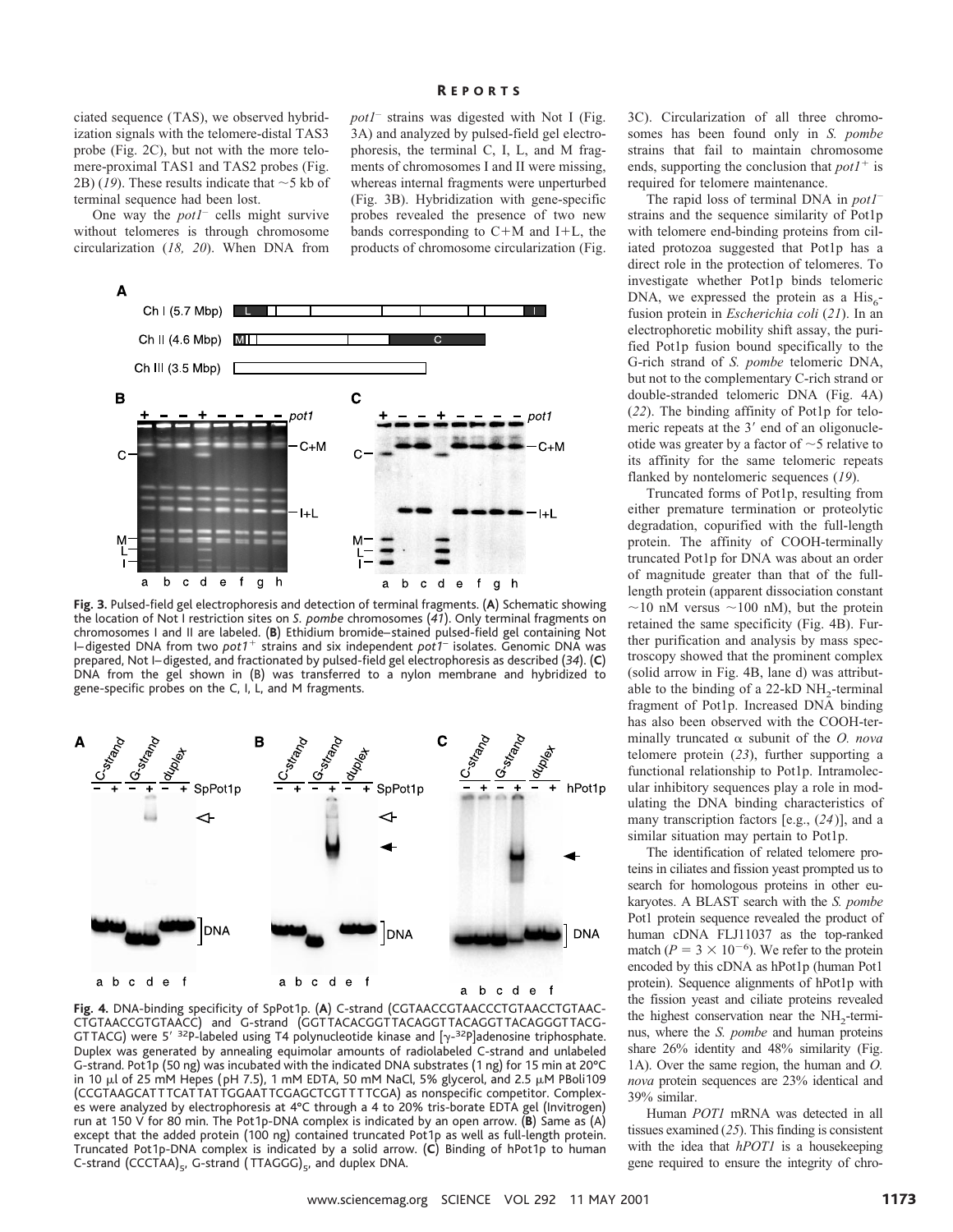mosome ends in all cells. In contrast, human telomerase reverse transcriptase mRNA is detected primarily in immortalized and germ line cells, but not in most somatic cells (*26–28*).

The *hPOT1* gene was cloned from ovary cDNA and was found to encode a 71-kD polypeptide. Recombinant hPot1p (with an  $NH<sub>2</sub>$ -terminal His<sub>6</sub> tag) was expressed in *E*. *coli* and purified (*29*). As with the *S. pombe* Pot1 protein (SpPot1p), a fraction of the hPot1p was lacking COOH-terminal sequences as a result of degradation or premature termination. However, hPot1p produced in *E. coli* showed the same DNA binding specificity as full-length hPot1p from in vitro translation reactions (*19*). In bandshift assays, hPot1p bound to the G-rich strand of human telomeric DNA (Fig. 4C). In contrast, binding was not observed with the complementary C-rich strand or with double-stranded telomeric DNA.

Telomeric DNA binding by both the *S. pombe* and human Pot1 proteins was unaffected by the presence of a 60-fold excess of boiled herring sperm DNA and a 2000-fold excess of an oligonucleotide of nontelomeric sequence (*19*). To further investigate the sequence specificity, we tested whether the G-rich strand of telomeric DNA from different species could serve as a substrate in DNA-binding assays. In a side-by-side comparison, SpPot1p bound the human telomeric sequence less well than it

A

 $\mathbf C$ 

**Fig. 5.** Substrate specificity of *S. pombe* and human Pot1p. (**A**) Binding of SpPot1p to *S. pombe* and human Gstrands (DNA sequences as in Fig. 4). (**B**) Binding reactions (10  $\mu$ l) contained SpPot1p (50 ng) and radiolabeled *S. pombe* G-strand (15 pg; GGTTACACGGTTAC-AGGTTACAGGTTAC-AG) in the presence of 10-, 100-, and 1000 fold excess of unlabeled *S. pombe* (G-strand sequence as in Fig. 4A), human  $(TTAGGG)_{5}$ , or *O. nova* (GGGGTTT-TGGGGTTTTGGGGT) DNA. (**C**) Binding of hPot1p to *S. pombe* and human G-strands. (**D**) Binding of hPot1p to human G-strand under the same conditions as in (B).



R EPORTS

bound the *S. pombe* sequence (Fig. 5A). In competition experiments, a 1000-fold excess of unlabeled *S. pombe* sequence abolished binding to the radiolabeled substrate, whereas unlabeled human and *O. nova* telomeric DNAs reduced binding by only  $\sim$  50% and  $\lt$ 2%, respectively (Fig. 5B). Similarly, hPot1p showed only weak binding to the *S. pombe* sequence (Fig. 5C), which also was not an efficient competitor (Fig. 5D). In contrast, the presence of a 1000-fold excess of the *O. nova* sequence reduced binding to less than 25%. In summary, each protein shows specificity for binding its own telomeric DNA sequence.

Biochemical and structural data have long suggested a role for the *Euplotes* and *Oxytricha* telomere proteins in protecting the ends of chromosomes (*12*). However, as these organisms are not amenable to genetic studies, demonstration of such a capping function in vivo had been lacking. By deleting the *S. pombe pot* $1^+$  gene, we have now provided evidence that this group of proteins plays a pivotal role in preventing rapid degradation of chromosome ends in vivo. Loss of Pot1p led to immediate chromosome instability, whereas the absence of functional telomerase causes gradual telomere shortening over many generations without an immediate effect on chromosome stability and cell viability (*18, 26*). It therefore appears that, at least in *S. pombe*, Pot1p is more important than telomerase for telomere maintenance in the short term.

In addition, Pot1p may be involved in regulating the access of telomerase and/or other enzymes to the chromosome terminus. Reconstitution of the *Oxytricha*  $\alpha$ - $\beta$ –telomeric DNA complex prevents extension by telomerase in vitro, consistent with a function for the  $\alpha$ - $\beta$ complex in the regulation of telomere length (*30*). (Note that we have not found an *S. pombe* or human counterpart to the  $\beta$  subunit by homology searching.) In *Saccharomyces cerevisiae* the single-stranded telomeric DNA binding protein Cdc13 recruits telomerase to the chromosome end via interactions with the telomerase component Est1p (*9*). Sequence alignments of Cdc13p with Pot1p and ciliate telomere proteins failed to detect obvious similarities. However, Cdc13p may nevertheless belong to the same family of proteins, because OB (oligonucleotide/oligosaccharide binding) folds, which are seen in the crystal structure of the *Oxytricha*  $\alpha$ - $\beta$ -DNA complex and are presumably present in Pot1p (Fig. 1B), are identified reliably only by structural analysis and not by sequence homology (*31*). It will hence be important to probe for interactions between Pot1p and telomerase in *S. pombe* and human cells and to determine whether these proteins fulfill analogous functions to Cdc13p.

It now appears that at least in mammalian cells, telomeres may exist in at least three interconvertible states: as t-loops, Pot1p-bound, and engaged with telomerase (*32*). Although these different states could correlate with particular stages of the cell cycle, they need not be mutually exclusive. As indicated above, Pot1p may be involved in actively recruiting telomerase. Alternatively or in addition, the 3' end of telomeric DNA could be capped by Pot1p within the structure of a t-loop, which would prevent the chromosome end from being used as a primer for conventional DNA synthesis (*33*). Now that a key protein that binds at the chromosome end appears conserved across widely diverged eukaryotes, it will be an interesting challenge to determine how it contributes to the various structures and functions of the chromosome end.

#### **References and Notes**

- 1. L. A. Klobutcher, M. T. Swanton, P. Donini, D. M. Prescott, *Proc. Natl. Acad. Sci. U.S.A.* **78**, 3015 (1981).
- 2. R. J. Wellinger, A. J. Wolf, V. A. Zakian, *Cell* **72**, 51 (1993).
- 3. The presence of 3' single-stranded extensions in S. *pombe* was verified by hybridization of native genomic DNA with a telomeric probe before and after exonuclease I treatment (*25*).
- 4. V. L. Makarov, Y. Hirose, J. P. Langmore, *Cell* **88**, 657 (1997).
- 5. R. McElligott, R. J. Wellinger, *EMBO J.* **16**, 3705 (1997).
- 6. W. E. Wright, V. M. Tesmer, K. E. Huffman, S. D. Levene, J. W. Shay, *Genes Dev.* **11**, 2801 (1997). 7. B. Garvik, M. Carson, L. Hartwell, *Mol. Cell. Biol.* **15**,
- 6128 (1995). 8. E. Pennock, K. Buckley, V. Lundblad, *Cell* **104**, 387
- (2001). 9. S. K. Evans, V. Lundblad, *Science* **286**, 117 (1999).
- 
- 10. D. E. Gottschling, V. A. Zakian, *Cell* **47**, 195 (1986).